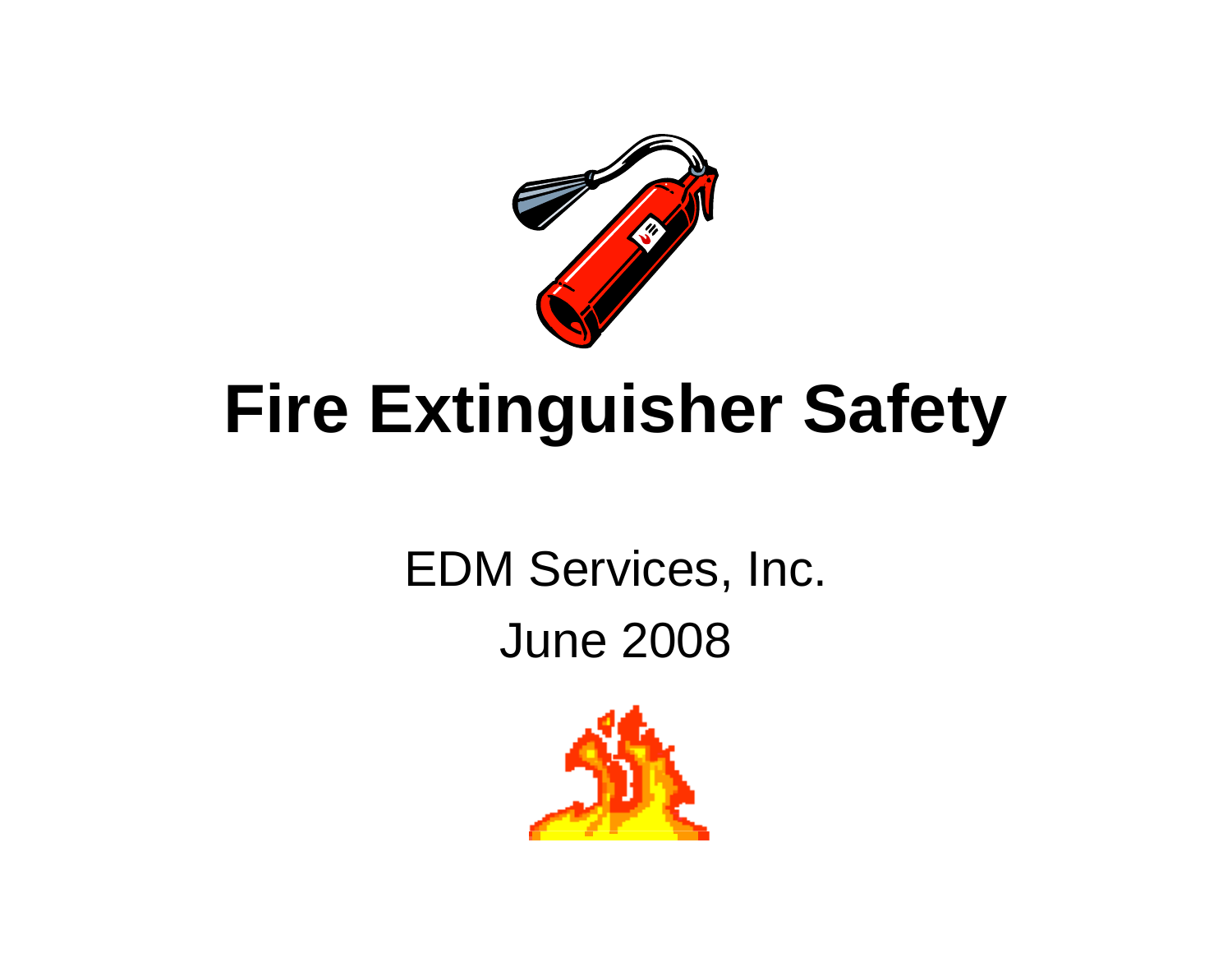

## **FIRE = Fuel + Heat + Oxygen Elimination of any one of these distinguishes the fire!**

- • **Class A Fires** are fires in ordinary combustibles such as wood, paper, trash**,** cloth & plastics**.**
- $\bullet$  **Class B Fires** are flammable liquids such as gasoline, petroleum oil & paint. They also include flammable gas such as propane & butane.
- $\bullet$  **Class C Fires** are fires involving energized electrical equipment such as motors, transformers and appliances**.**
- $\bullet$  **Class D Fires** are combustible metals such as potassium, sodium, aluminum & magnesium.
- • **Class K Fires** are fires in cooking oils and greases such as animal fats and vegetable fats.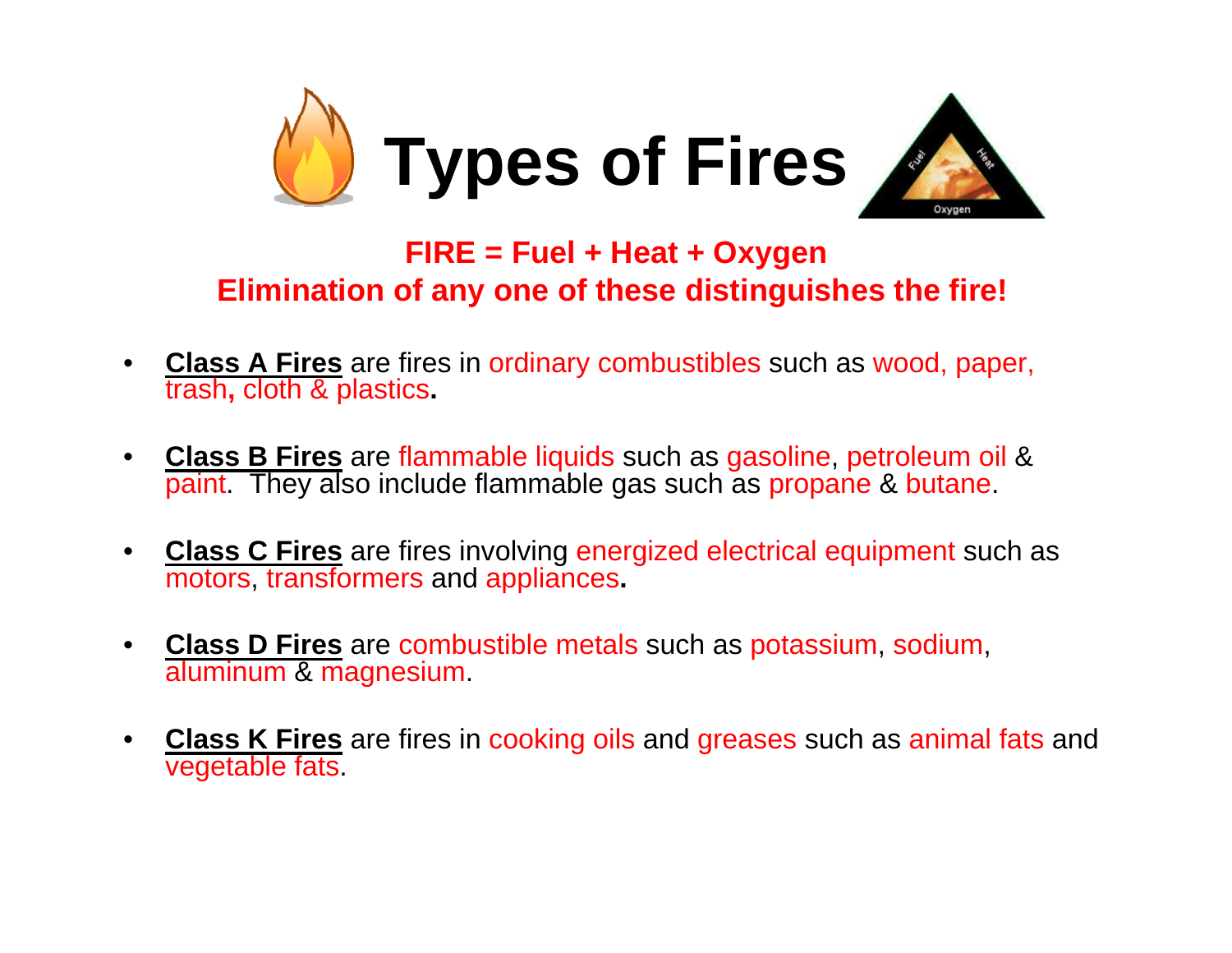## Types of Fire Extinguishers

There are many different kinds of fire extinguishers Water & Foam, Carbon Dioxide, Dry Chemical, Wet Chemical, Clean Agent, Dry Powder & Water Mist.



The most common is a **Dry Chemical Fire Extinguisher** which is most effective on Class A, B & C fires. It is important to use the right kind of fire extinguisher for the type of fuel. The wrong kind can ignite the fire even more.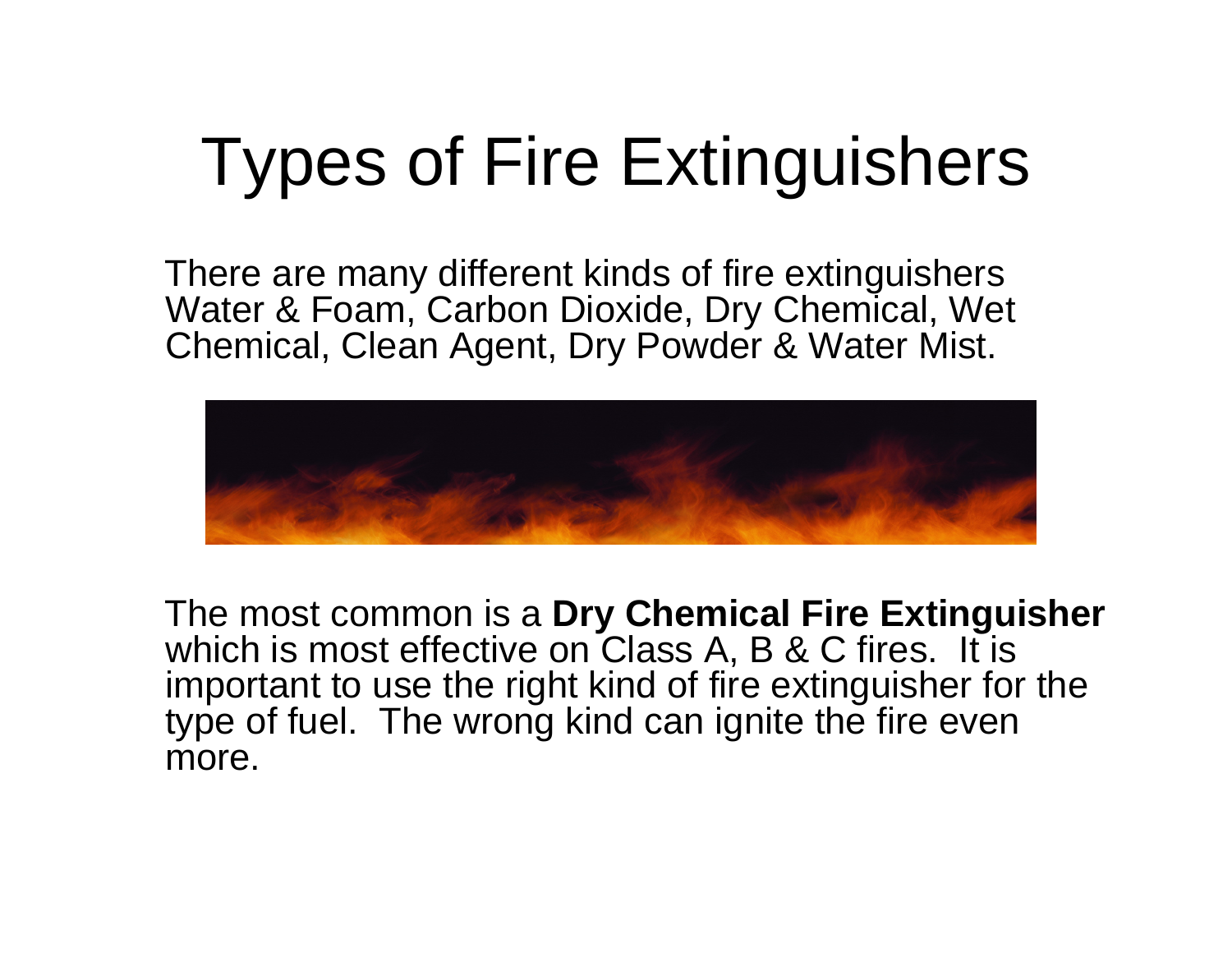

- $\bullet$ **Activate** the building alarm system or the fire department by calling 911.
- •**Assist** any persons in immediate danger, to exit the building, without risk to yourself.
- •Only after these two things should you **Attempt** to extinguish the fire.



- $\bullet$  If the fire is small and contained use the fire extinguisher, if it starts to grow exit the building.
- $\bullet$  If the fire is producing large amounts of thick, black smoke or chemical smoke it is best to exit the building. Remember that all fires produce carbon monoxide that could be fatal.
- $\bullet$  You should always fight a fire with your means of escape towards your back. You may need to get out quickly and will need a clear path to escape.
- $\bullet$  Listen to your instincts! If your not comfortable fighting the fire then you should get out.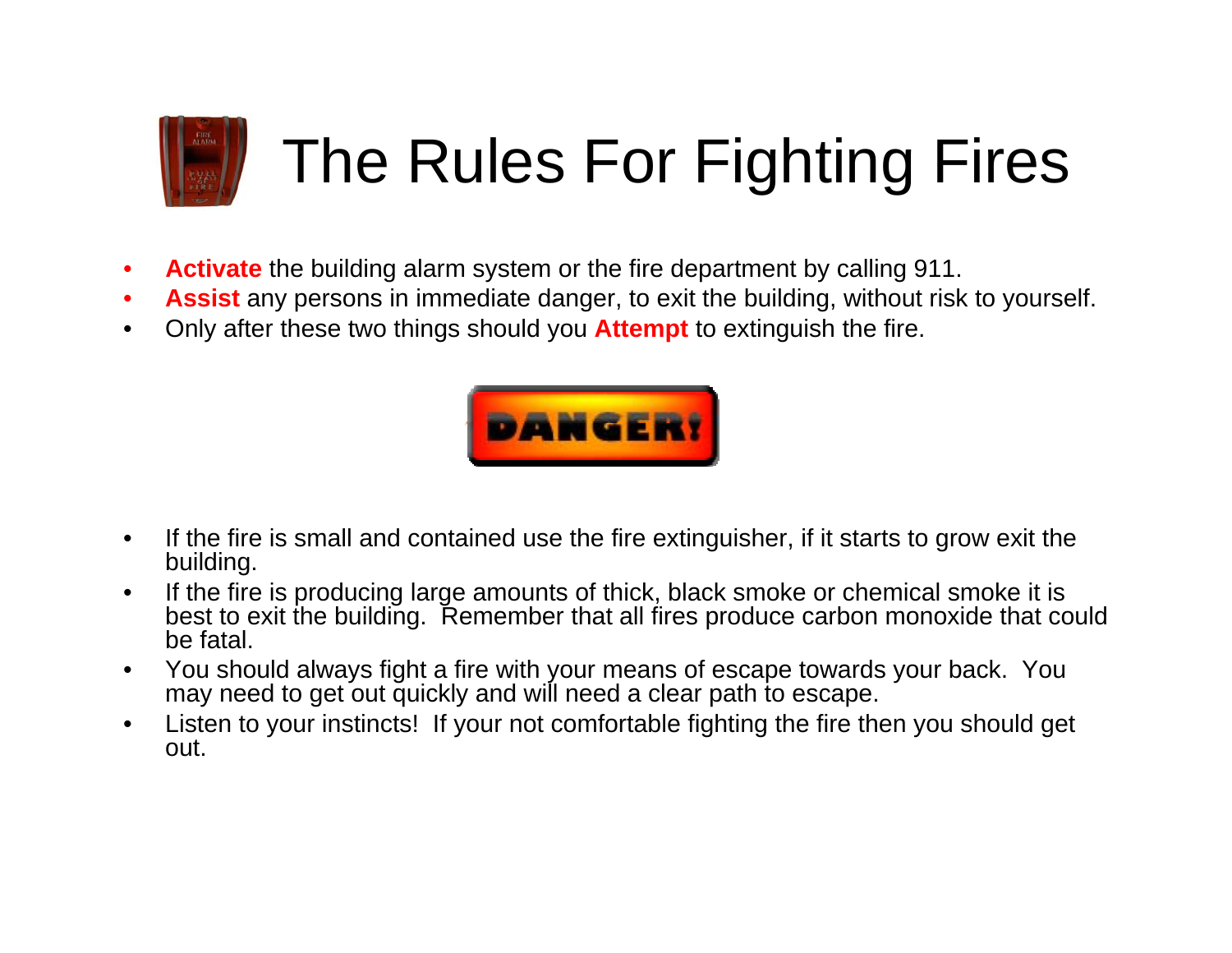

- Fire extinguishers can be heavy so it's a good idea to practice picking up and holding the extinguisher to get an idea of the weight and feel.
- Take time to read the operating instructions and warning found on the fire extinguisher label. Not all fire extinguishers look alike.
- Practice releasing the discharging hose or horn aiming it at the base of an imagined flame. Do not pull the pin or squeeze the lever. This will break the extinguisher seal and cause it to lose pressure.